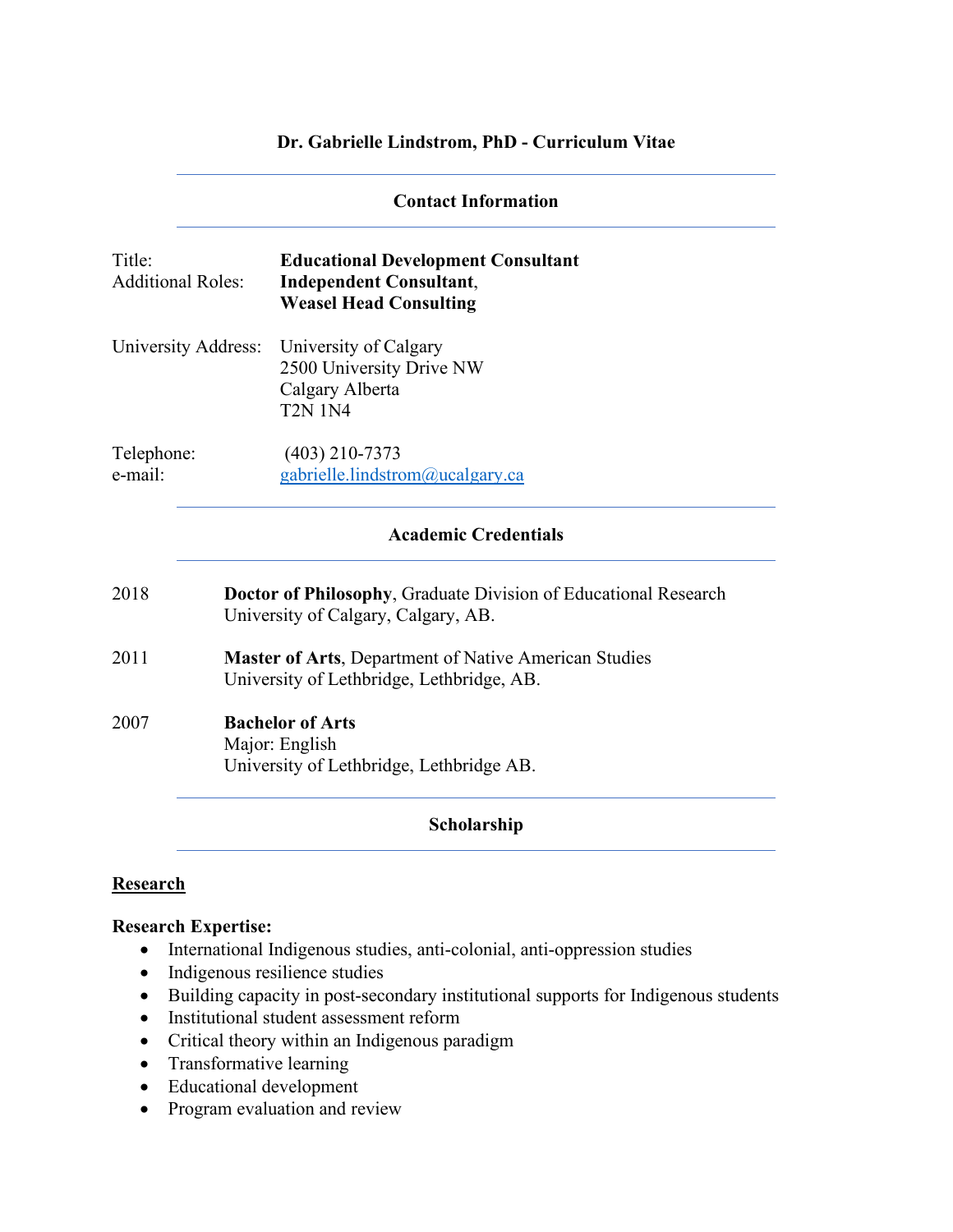- Curriculum development, both online and face-to-face delivery
- Educational development in curriculum review processes
- Anti-racist pedagogy
- Identifying causes and proposing strategies to ameliorate the factors involved in urban Indigenous homelessness
- Assessment reform in Child Welfare
- Develop Indigenous parenting assessment frameworks according to Indigenous perspectives to evaluate Indigenous parenting competencies
- Tribal self-determination
- Decolonizing SoTL

#### **Published Refereed Contributions**

#### *Books*

Lindstrom, G., Taylor, L & Weleschuk, A. (2017). Guiding Principles for Student Assessment. *Taylor Institute for Teaching and Learning Guide Series.* http://www.ucalgary.ca/taylorinstitute/guides

#### *Book Chapters*

- Lindstrom, G. (2020). Looking back to move forward: A narrative journey toward self. *Women negotiating life in the academy*. pp. 119-130. Springer Press.
- Easton, L., Lexier, R., Lindstrom, G., & Yeo, M. (2019). Uncovering the complicit: The Decoding Interview as a Decolonizing Practice. In L. Quinn (Ed.), *Reimagining curriculum: Spaces for disruption*, pp. 149-77. African SUNmedia.
- Choate, P. & Lindstrom, G. (2018). Assessing Aboriginal parents in Child Intervention: Rethinking the relationship. In D. Badry, H. M. Montgomery, D. Kikuwle, M. Bennet & D. Fuchs (Eds.), *Prairie Child Welfare Consortium: Imagining Child Welfare in the Spirit of Reconciliation*. pp. 93-115. Regina, SK: University of Regina Press.
- Belanger, Y. D. & Lindstrom, G. (2016). "'All We Need Is Our Land': Exploring Southern Alberta Urban Aboriginal Homelessness." In E.J. Peters & J. Christensen (eds.), *The Socio-Cultural and Geographical Dimensions of Indigenous Homelessness in Canada, Australia and New Zealand*. Pp.161-184. University of Manitoba Press.

#### *Articles*

- Choate, P., Crazy Bull, B., Lindstrom, D., & Lindstrom, G**.** (2020). Where do we go from here? Ongoing colonialism from attachment theory. *Aotearoa New Zealand Social Work*, 32(1), 32-41.
- Choate, P. & Lindstrom, G. (2017). Parenting Capacity Assessment as a Colonial Strategy. *Canadian Family Law Quarterly, 37*(1), 41-59.
- Dyjur, P., & Lindstrom, G. (2017). Perceptions and Uses of Digital Badges for Professional Learning Development in Higher Education. *Tech Trends*, 61, 386–392. doi:10.1007/s11528-017-0168-2.
- Lindstrom, G., & Dyjur, P. (2017). From student to instructor: Reflections on receiving and issuing digital badges for educational development. *Transformative Dialogues, 9*(3).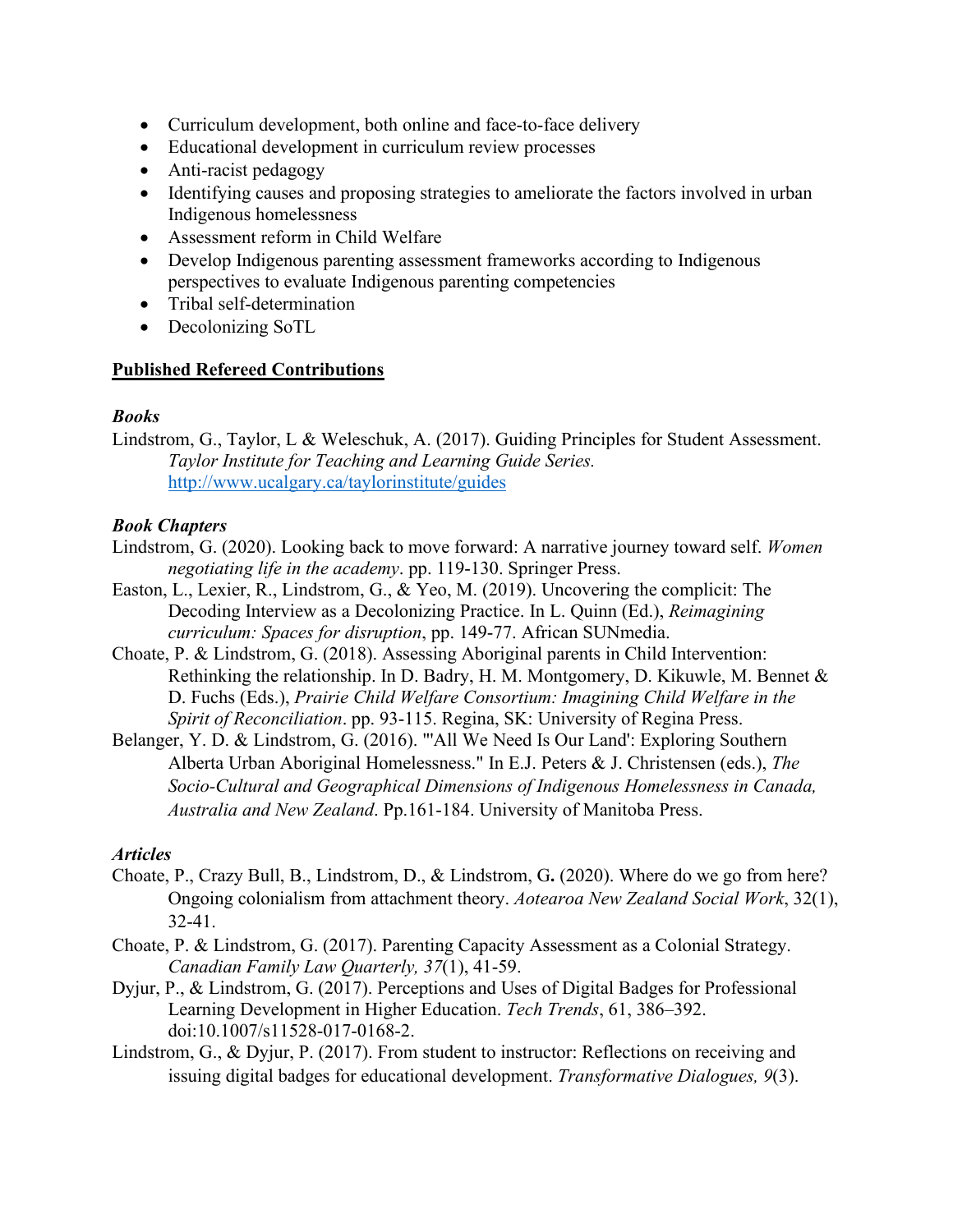https://kpu.ca/sites/default/files/Transformative%20Dialogues/TD.9.3.5\_Lindstrom&Dyj ur From Student to Instructor.pdf

Lindstrom, G., & Choate, P. (2016). Nistawatsimin: Rethinking assessment of Aboriginal parents for child welfare following the Truth and Reconciliation Commission. *First Peoples Child & Family Review: An Interdisciplinary Journal, 11*(2), 45-59. Retrieved from https://fpcfr.com/index.php/FPCFR/article/view/305.

# *Theses*

- Weasel Head, G. (2011). "All we need is our land:" An exploration of urban Aboriginal homelessness. Unpublished Master's thesis. University of Lethbridge.
- Lindstrom, G. (2018). Trauma and resilience in the post-secondary experiences of Aboriginal adult learners. Unpublished Doctoral dissertation. University of Calgary.

#### *Book Reviews*

- Lindstrom, G. (2017). Aboriginal Student Engagement and Achievement: Educational Practices and Cultural Sustainability. [Review of the book *Aboriginal Student Engagement and Achievement: Educational Practices and Cultural Sustainability*, by L. Cherubini]. *Emerging Perspectives: Interdisciplinary Graduate Research in Psychology and Education,* 1(1), pp. 31 – 33.
- Weasel Head, G. (2009). The common pot: The Recovery of Native Space in the Northeast. [Review of the book *The common pot: The Recovery of Native Space in the Northeast*, by L. Brooks]. *Native Studies Review, 18*(2), pp. 138–140.

# **Other refereed contributions**

# *Conference proceedings*

Dyjur, P., Lindstrom, G., Arguera, N. & Haboun, B. (2017). Using mental health and wellness as a framework for course design. *Papers in Postsecondary Learning and Teaching*, 2, 1-9. Retrieved from https://journalhosting.ucalgary.ca/index.php/pplt.

# *Conference Presentations*

- Choate, P. & Lindstrom, G. (2020, July). "Ani To Pisi: Changing the relationship between social work and Indigenous Peoples". SWSD 2020: A global conversation about the future of social work. Calgary, AB. www.swsd2020.com (Conference cancelled).
- Bouvier, V., Donald, D., Lindstrom, G. & Murry, A. (2020, May). "Tensions and triumphs in asserting Indigenous Self-determination in the Academy". Native American and Indigenous Studies Association. Toronto, ON. https://www.naisa2020.ca/. (Conference cancelled).
- Lindstrom, G. & Choate, P. (2020, January). "Do the right thing when no one is looking: The politics of Reconciliation". Strengthening Today, Building Tomorrow, ALIGN Association of Community Services. Edmonton, AB.
- Lindstrom, G. & Choate, P. (2020, January). "Decolonizing Child Intervention in the middle of on-going Colonization" Treaty 7 Child and Family Services Symposium. Tsuut'ina Nation, AB.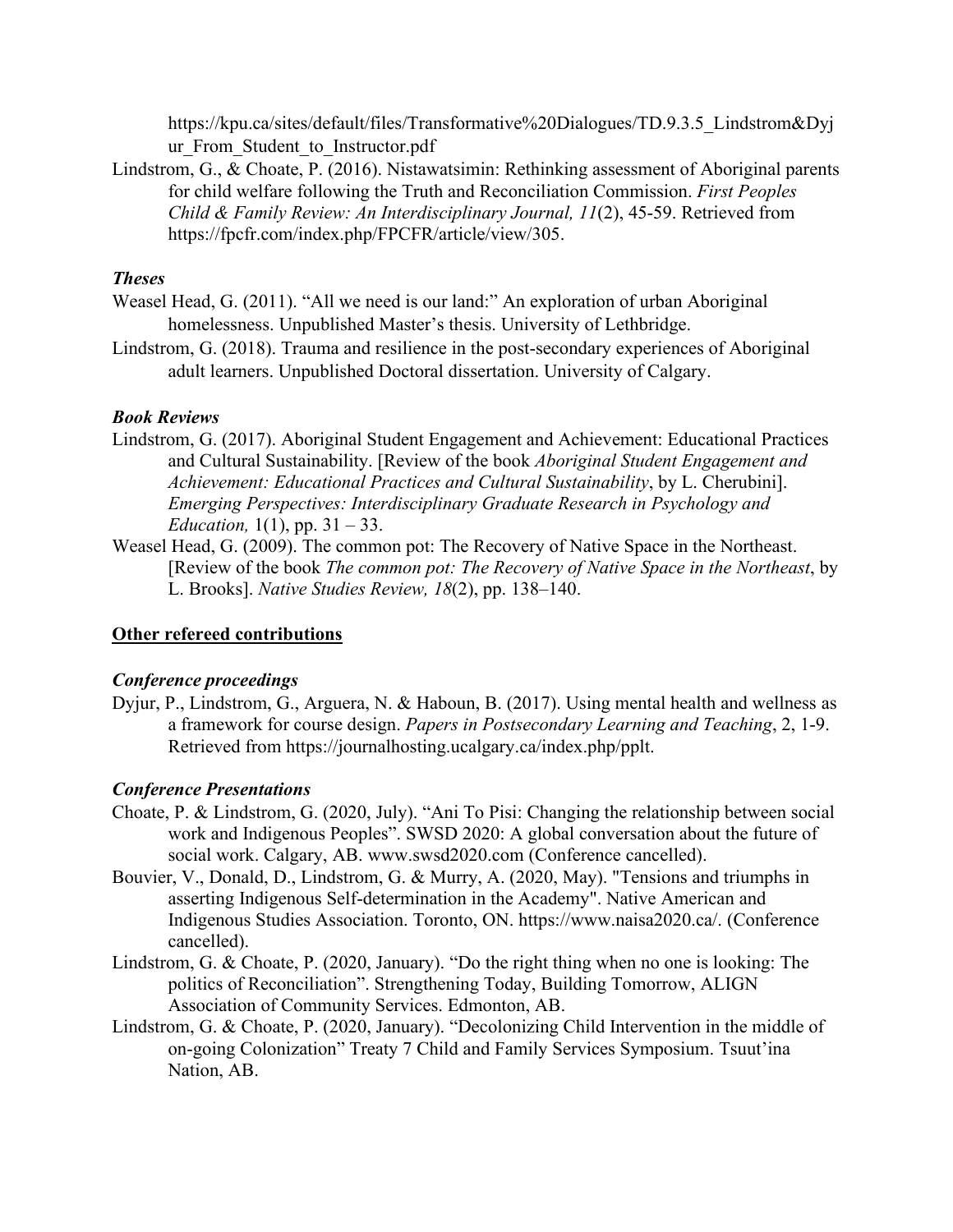- Lindstrom, G. (2019, November). 'It has nothing to do with me': Challenging empowerment theory in Social Work education. Resolve, University of Calgary. Calgary, AB.
- Lindstrom, G. (2019, November). "'We aren't homeless, we are houseless.' Reframing housing needs in First Nations communities using Indigenous research methodologies. Opening Doors Conference 2019 – Community Housing. Calgary, AB.
- Lindstrom, G. & Choate, P. (2019, October). "'It has nothing to do with me': Challenging Empowerment Theory and Definitions in Social Work Education". Our Families, Our Ways – A Family Strengthening Gathering. Whitehorse, YK.
- Easton, L., Lindstrom, G., Pace. D. & Yeo, M. (2019, October). "From Decoding to Disrupting: Uncovering Complicit Knowledge". International Society for the Scholarship of Teaching and Learning 2019: SoTL Without Borders: Engaged Practices for Social Change. Atlanta, GA.
- Lindstrom, G. (2019, June). "Conceptualizing Transformative Learning through an Indigenous Pedagogy of Resilience". Canadian Society for the Study of Indigenous Education. University of British Columbia. Vancouver, BC.
- Easton, L., Lexier, R., Lindstrom, G. & Yeo, M. (2019, June). Vancouver, BC. "Disrupt to Decolonize". Canadian Society for the Study of Higher Education. University of British Columbia. Vancouver, BC.
- Lindstrom, G. & Choate, P. (2019, May). Blue Quills, AB. "Righting the wrong of child welfare: Challenging the basic assumptions" (Co-presenter). Indigenous Thought Conference. Blue Quills University, AB.
- Carey, M., Choi, L., Cook, C., Lindstrom, G., Magenis, S., Phillipson, A. & Smith, E. (2019, April). "Transforming the University: Using transformative learning as a lens for change". Mount Royal Faculty Association Faculty Retreat. Kananskis, AB.
- Easton, L., Lexier, R., Lindstrom, G. & Yeo, M. (2019, March). "Complicit in Colonialism: Using the Disruptive Interview to Decolonize". 2019 Learning at Intercultural Intersections (LII): Toward Equity, Inclusion, and Reconciliation. Kamloops, BC.
- Lindstrom, G. (2019, January). "Towards a Pedagogy of Resilience". The International Academic Forum (IAFOR) International Conference on Education, 2019. Honolulu, HI, USA.
- Lexier, Lindstrom, Easton & Yeo. (2018, November). "Disrupting to Decolonize". 2018 Symposium on Scholarship of teaching and Learning: Building SoTL communities within, between and beyond. Banff, AB.
- Lindstrom, G. & Choate, P. (2018, October). "Decolonizing Child Intervention in the middle of ongoing colonization". The Future of Child Welfare in Canada: National Child Welfare Conference, 2018. Calgary, AB.
- Lindstrom, G. (2018, October). "'It has nothing to do with us': Towards a Deepened Understanding of Indigenous Resilience and its Implications for Social Work Education". The Future of Child Welfare in Canada: National Child Welfare Conference, 2018. Calgary, AB.
- Lindstrom, G. (2018, May). "Resilience as Indigenous Pedagogy". CONGRESS, 2018. Regina, SK.
- Lindstrom, G. & Clearsky, E. (2018, May). "Cultural Humility: At the intersection of Western theory and Indigenous pedagogy". CONGRESS, 2018. Regina, SK.
- Poitras-Pratt, Y. & Lindstrom, G. (2017, May). "Difficult learning, difficult teaching: Exploring Indigenous educator experiences". CONGRESS 2017. Toronto, ON.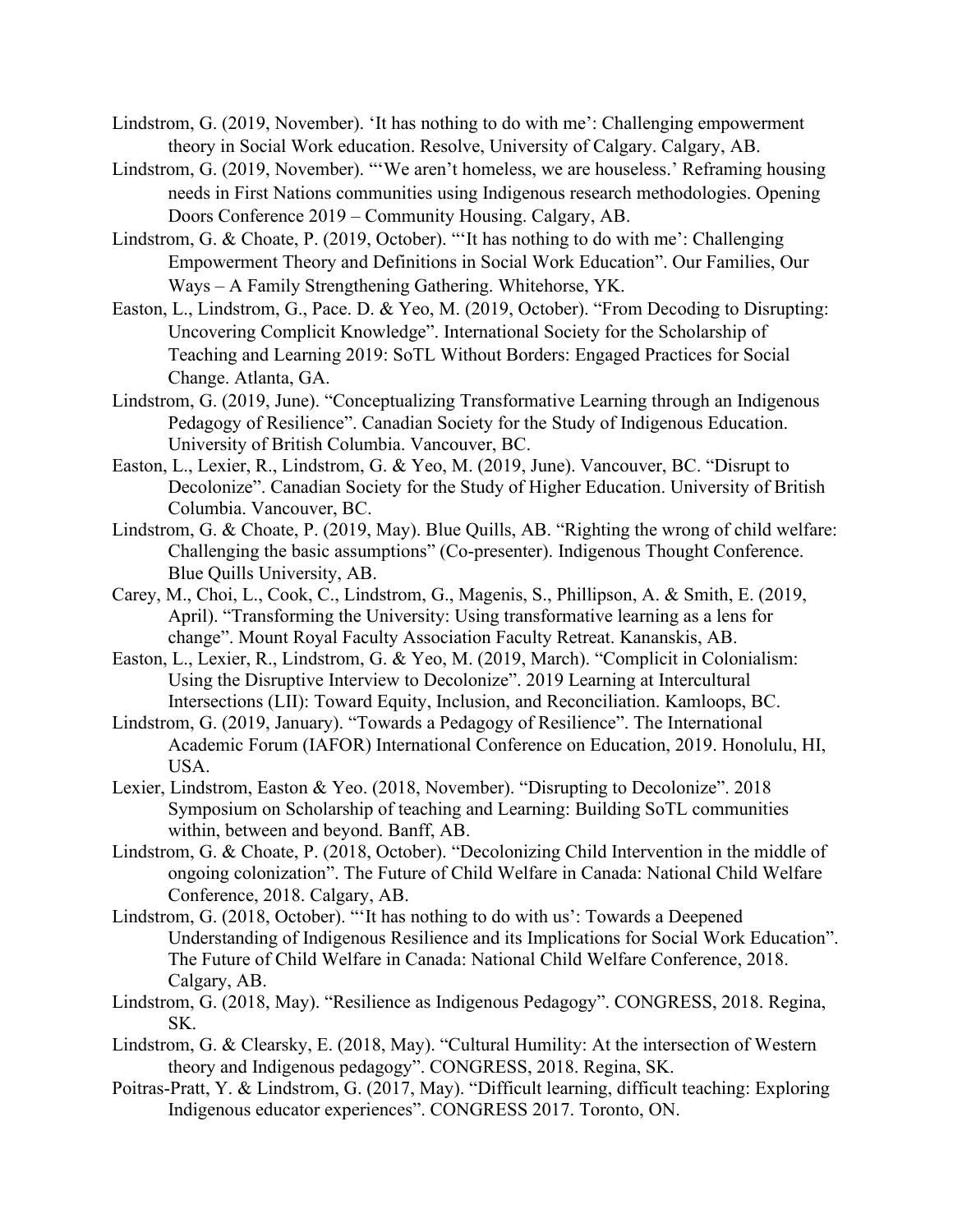- Poitras-Pratt, Y. Hanson, A. & Lindstrom, G. (2017, May). "Inspiring Artistic Vision in the midst of Difficult Learning". IDEAS Conference 2017. Calgary, AB.
- Dyjur, P. & Lindstrom, G. (2017, May). "Using Mental Health and Wellness as a Framework for Course Design". University of Calgary Conference on Postsecondary Learning and Teaching: Creating a Learning Culture: Conversations that Matter. Calgary, AB.
- Choate, P. & Lindstrom, G. (2016, October). "Structural and Definitional Problems with Assessment Approaches in working with First Nations Parents". Prairie Child Welfare Consortium: Imagining Child Welfare in the Spirit of Reconciliation. Winnipeg, MN.
- Dyjur, P. & Lindstrom, G. (2016, May). Calgary, AB. "Micro-credentialing in Professional Learning Development in Higher Education". Congress: Society for the Study of Higher Education.
- Poitras-Pratt, Y., Daniels, L. & Lindstrom, G. (2016, May). "Inspiring 'Difficult Learning' in Pre-Service Teacher Education". Congress: Society for the Study of Education. Calgary, AB.
- Poitras-Pratt, Y., Daniels, L., Hanson, A., & Lindstrom, G. (2016, May). "A vision of reconciliation through a poetics of difficult learning". 2016 University of Calgary Conference on Teaching and Learning. Calgary, AB.
- Dyjur, P. & Lindstrom, G. (2016, May). "Perceptions and uses of Digital Badges in Professional Learning Development". University of Calgary Conference on Teaching and Learning. Calgary, AB.
- Poitras-Pratt, Y., Daniels, L., Hanson, A., & Lindstrom, G. (2015, May). "Aesthetic Responses to "Difficult Learning". IDEAS 2015: Designing Responsive Pedagogy Conference, Werklund School of Education, University of Calgary. Calgary, AB.

#### *Keynotes and presentations by invitation*

- Lindstrom, G. (2020, May). "Beyond numbers and statistics: Centering Indigenous methodologies in Indigenous homelessness research." Calgary Homeless Foundation. Calgary, AB. (Keynote speaker). https://www.policyschool.ca/events/datamakesdifference-2nd-annual-canadian-homelessness-data-sharing-initiative/ (Conference cancelled).
- Lindstrom, G. (2020, February). "'But this isn't about me: Another way centring intercultural humility and relationality in our systems of care." Calgary South Primary Care Network. Calgary, AB. (Invited speaker).
- Lindstrom, G. & Choate, P. (2019, October). "Cross-Cultural Placements, Rethinking the Place of Attachment Theory". Our Families, Our Ways – A Family Strengthening Gathering. Whitehorse, YK. (Keynote speaker).
- Vaudrin-Charette, J. & Lindstrom, G. (2019, March). "Re-imagining Equity through critical and artful practices". 2019 Learning at Intercultural Intersections (LII): Toward Equity, Inclusion, and Reconciliation. Kamloops, BC. (Invited workshop).
- Lindstrom, G. (2019, February). "'It takes a community to raise a child': Assessment as colonial practice in group care and the importance of re-framing understandings of resilience". Highlighting Global Research, Align Group Care Symposium. Edmonton, AB. (Keynote speaker).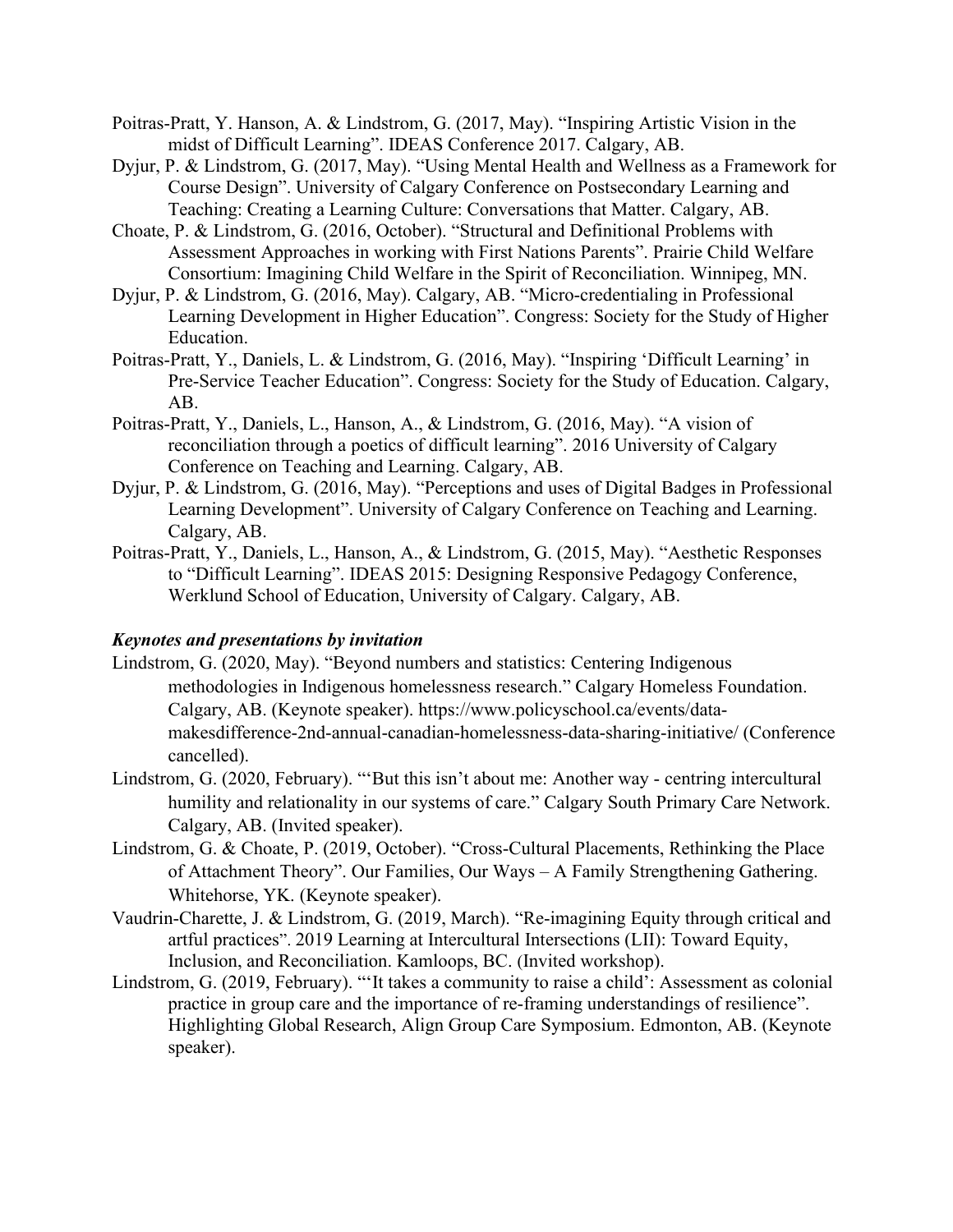- Lindstrom, G. & Shulyakovskaya, L. (2019, February). "Beyond feathers and dreamcatchers: A critical approach to incorporating Indigenous perspectives into the K-12 curriculum". City of Calgary Teacher's Convention. Calgary, AB. (Invited co-presenter).
- Lindstrom, G. (2018, May). "Pedagogy of Resilience". SAGE: Decolonizing the Degree Indigenous Graduate Symposium, University of Calgary. Calgary, AB. (Invited speaker).
- Lindstrom, G. (2018, May). Roundtable: Indigeneity and International Relations Theory: Reimagining Authority and Legitimacy in the Discipline. Women in International Security, 11<sup>th</sup> Annual Conference, 2018. Edmonton, AB. (Invited panelist).

#### **Non-refereed contributions**

#### *Consultant Reports*

- Lindstrom, G. & Brooks, A. (2020). *iitaohkanitsini'kotsiiyio'p* Indigenous Hub Phase 2 followup evaluation. Aboriginal Friendship Centre of Calgary.
- Lindstrom, G. (2019a). Framing Paper: Understanding migration flow of urban Indigenous homelessness. Prepared for Calgary Homeless Foundation.
- Lindstrom, G. (2019b). Engagement strategy: Understanding migration flow of urban Indigenous homelessness. Prepared for Calgary Homeless Foundation.
- Lindstrom, G. & Bouvier, V. (2019). *iitaohkanitsini'kotsiiyio'p* Indigenous Hub programs evaluation. Aboriginal Friendship Centre of Calgary.
- Lindstrom, G., Choate, P., Bastien, L., Weasel Traveller, A., Breaker, S., Breaker, C., Good Striker, W., and Good Striker, E. (2016). Nistawatsimin: Exploring First Nations parenting. A literature review and expert consultation with Blackfoot Elders. Mount Royal University.

#### *Interviews / Media*

"Alberta curriculum: Where are the gaps when it comes to teaching about racism?" Global News. July 17, 2020.

"Kenney resists calls to fire speechwriter who said residential schools were a 'bogus genocide story'. CBC. June 25, 2020.

"Kenney speechwriter called residential schools a 'bogus genocide story'. CBC. June 21, 2020.

"Deputy commissioner refuses comment on Chief Adam arrest but admits systemic racism in Alberta RCMP". Global News. June 12. 2020.

"The Complexity of The Pandemic for First Nations". The Sprawl. May 20, 2020.

"Indigenous people in Canada facing racism over Wet'suwet'en solidarity blockade action". Global News. Mar. 3, 2020

Lindstrom, G. (2019, June 5). Exploring the truth: Towards a vision of reconciliation. United Way of Calgary and Area, Blog. https://calgaryunitedway.org/blog/guest-post-by-dr-gabriellelindstrom-exploring-the-truth-towards-a-vision-of-reconciliation/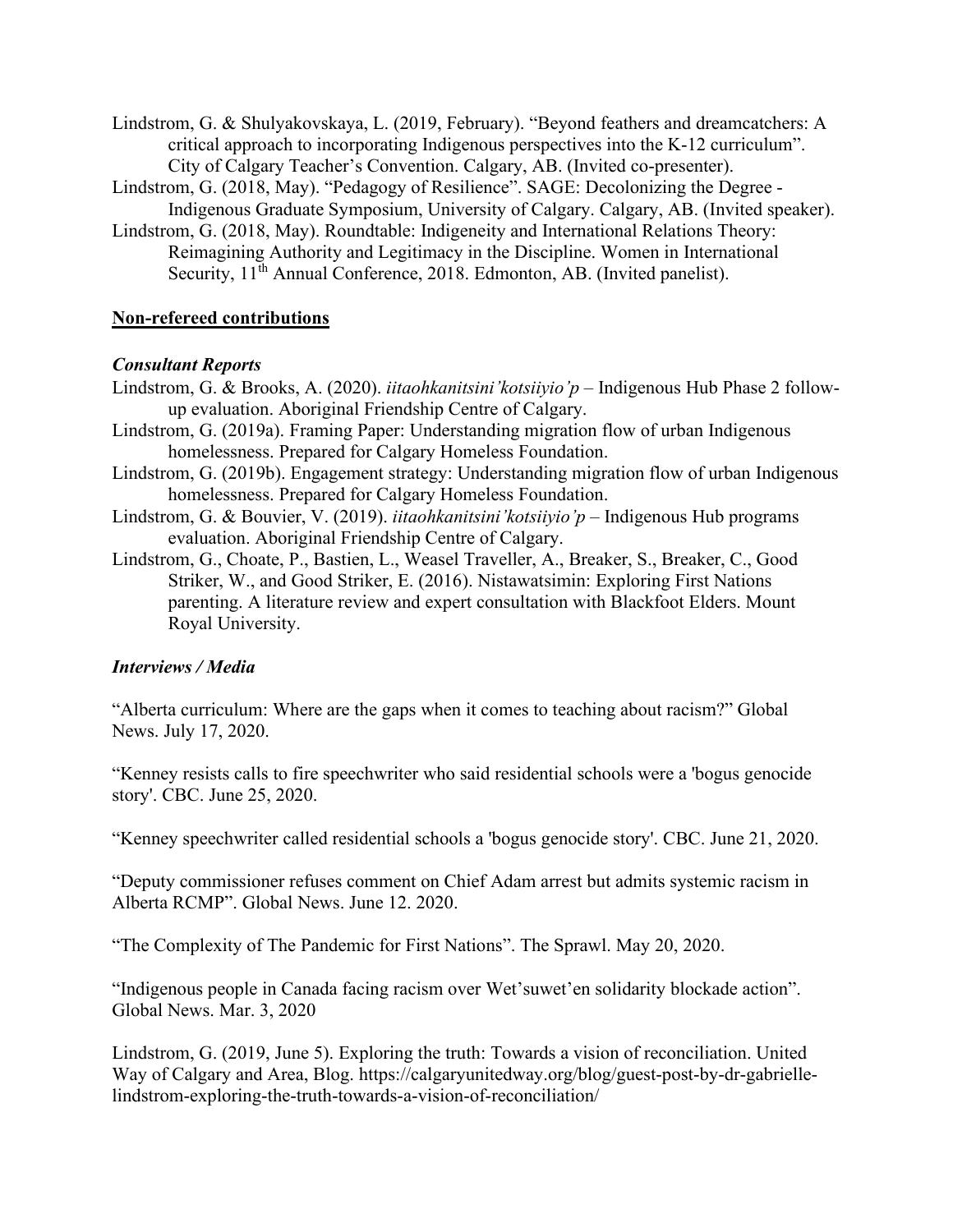"PODCAST: What educators fail to realize when calling on Indigenous students to speak out." Calgary Journal. Mar. 1, 2019.

"Indigenizing Mount Royal University: Why we need Indigenized education at all levels." Calgary Journal, Dec. 12, 2018.

"How do we Indigenize post-secondary curriculum?" UCalgary, Jan. 10, 2018.

"Renaming the City of Calgary." *Radio News 770*, Nov. 14, 2017.

"Indigenous player refuses to play for Calgary team over logo." *CTV News*, September 8, 2017.

"How should teachers go about teaching Indigenous Studies?" *CBC Morning Radio News*, Aug. 22, 2017.

"'It's hard to draw the line': Calgary store defends selling native headdress as Halloween costumes." *Global News*, October 9, 2015.

"Student Council to Open Meetings with Treaty 7 Land Recognition." *The Gauntlet*, September 3, 2015.

"Commission Urges Universities to aid in Aboriginal Reconciliation." *The Gauntlet*, June 11, 2015.

# *Discussion Groups / Public Lectures*

- Lindstrom, G. (2020, June). "Part II: Beyond Indigenous Awareness Training and Competency-Centering Indigenous Relationality in Professional Development." Mascwacis Cultural College, Mascwacis AB. (Public lecture).
- Lindstrom, G. (2020, June). "Beyond Indigenous Awareness Training and Competency." Mascwacis Cultural College, Mascwacis AB. (Public lecture).
- Lindstrom, G. (2020, April). "Indigenous Resilience." Aboriginal Friendship Centre of Calgary. Calgary AB. (Public lecture)
- Lindstrom, G. (2019, July). "'Nitaki'iyikakimaat' (the many reasons we go on): Towards a pedagogy of resilience". Community Korero. New Plymouth, New Zealand. (Public lecture).
- Lindstrom, G. (2019, June). "Blackfoot Seasons/Understandings of Time". Nga Kaitiaki O Whangaroa. Whangaroa, New Zealand. (Public lecture).
- Lindstrom G. (2019, May). "Supporting Indigenous Oral Systems in the Classrooms of Higher Education" Symposium. Office of Academic Indigenization, Mount Royal University, Calgary, AB. (Symposium organizer).
- Lindstrom, G. (2019, February). "Towards a Pedagogy of Resilience". Red Crow Community College. Blood Tribe, AB. (Invited lecturer). Lindstrom, G. (2018, August). Workshop on Indigenous History and Issues, Brenda Stafford Society. Calgary, AB. (Invited workshop facilitator).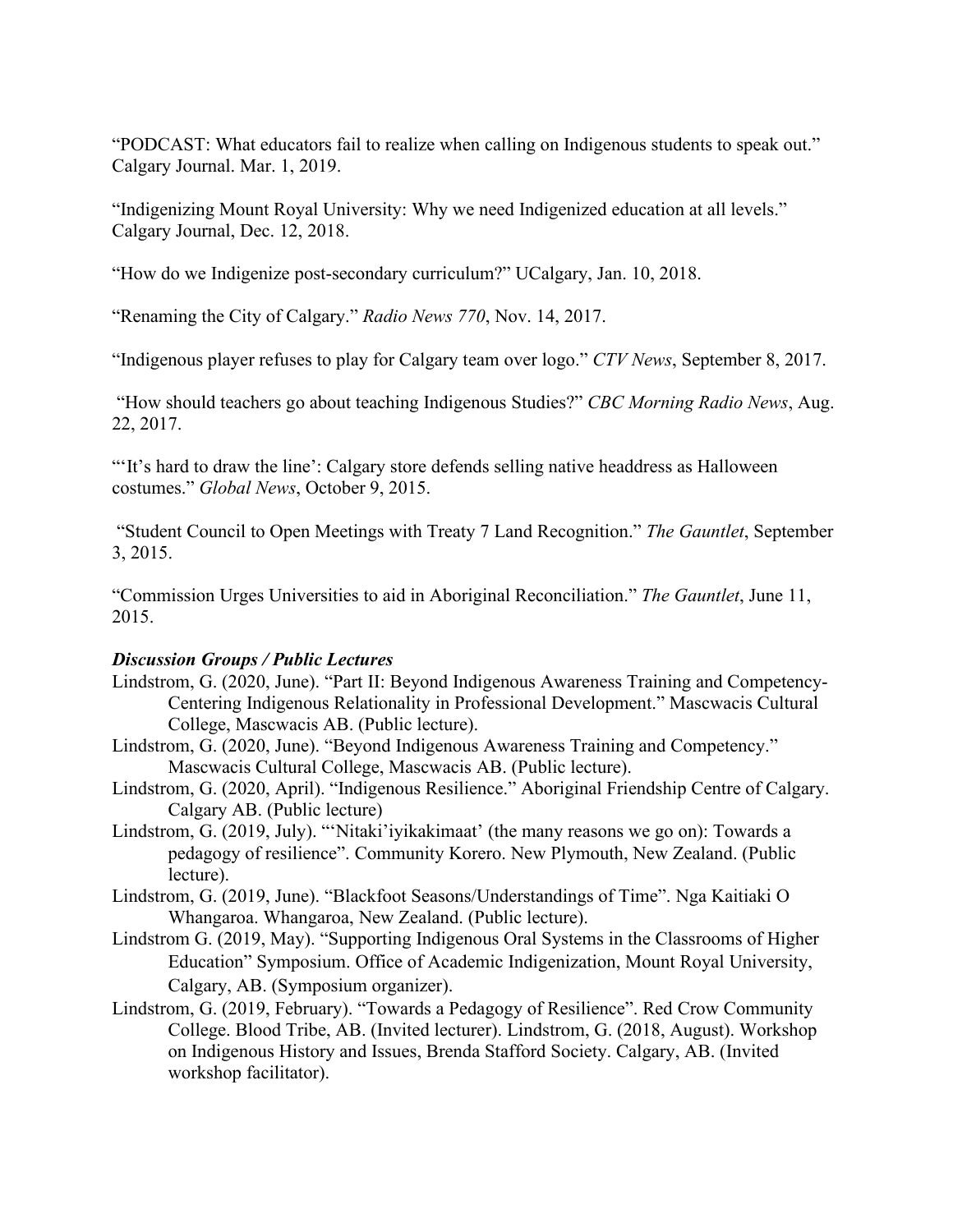- Lindstrom, G. (2018, June). "Indigenous Awareness: Reconciliation Event". Benevity Technologies. Calgary, AB. (Discussion Group).
- Lindstrom, G. (2017, July). "Media Representation/Misrepresentations of Indigenous Peoples" Indigenous Education for Newcomers, Centre for Newcomers. Calgary, AB. (Invited speaker).
- Lindstrom, G. (2016, June). "Share our Land, Share our Culture: A Community Dialogue". Calgary Catholic Immigrant Society. Calgary, AB. (Invited speaker).
- Lindstrom, G. (2016, January). "From Apology to Calls for Action: After the Truth and Reconciliation Commission". Calgary Association of Lifelong Learners. Calgary, AB. Calgary, AB. (Invited speaker).

# *Forthcoming contributions*

- Lindstrom, G. (submitted). Accountability, relationality and Indigenous epistemology: Advancing an Indigenous perspective on academic integrity. In S. E. Eaton & J. Christensen Hughes (Eds.)*, Academic Integrity in Canada: An Enduring & Essential Challenge*. Springer. Submitted for publication in January 2021.
- Lindstrom, G., Shade, S. & Baptiste, K. S. (submitted). "Storying Blackfoot resilience in the digital age." Submitted for publication in December 2020.
- Lindstrom, G., Baptiste, K. S. & Shade, S. (submitted). "Mokakit Iyikakimaat": Autoethnographic reflections as movement towards a pedagogy of resilience. Manuscript submitted for publication in March 2020.
- Choate, P. & Lindstrom, G. (in-press). Systemic bias towards Indigenous mothers arising from colonial and dominant society assessment methodology. *Mothering on the edge: A critical examination of mothering within child protection*. Demeter Press. Date of acceptance: June 2019.

# **Editorial activities**

| 2019-current Co-Editor | Journal of Intercultural Studies, 3(42), June 2021 |  |
|------------------------|----------------------------------------------------|--|
|                        |                                                    |  |

# 2020-current Editorial Board *Canadian Review of Social Policy*

#### **Special Awards and Honors**

2020 Emerging Scholar, Research Recognition Award Mount Royal University, Calgary, AB.

#### **Professional Development**

2019, May 14. Curriculum Intensive (Empowering Indigenization Symposium), Mount Royal University – Riddel Library. (Workshop)

2019, May 8. Supporting Oral Knowledge Systems, Mount Royal University. (Workshop)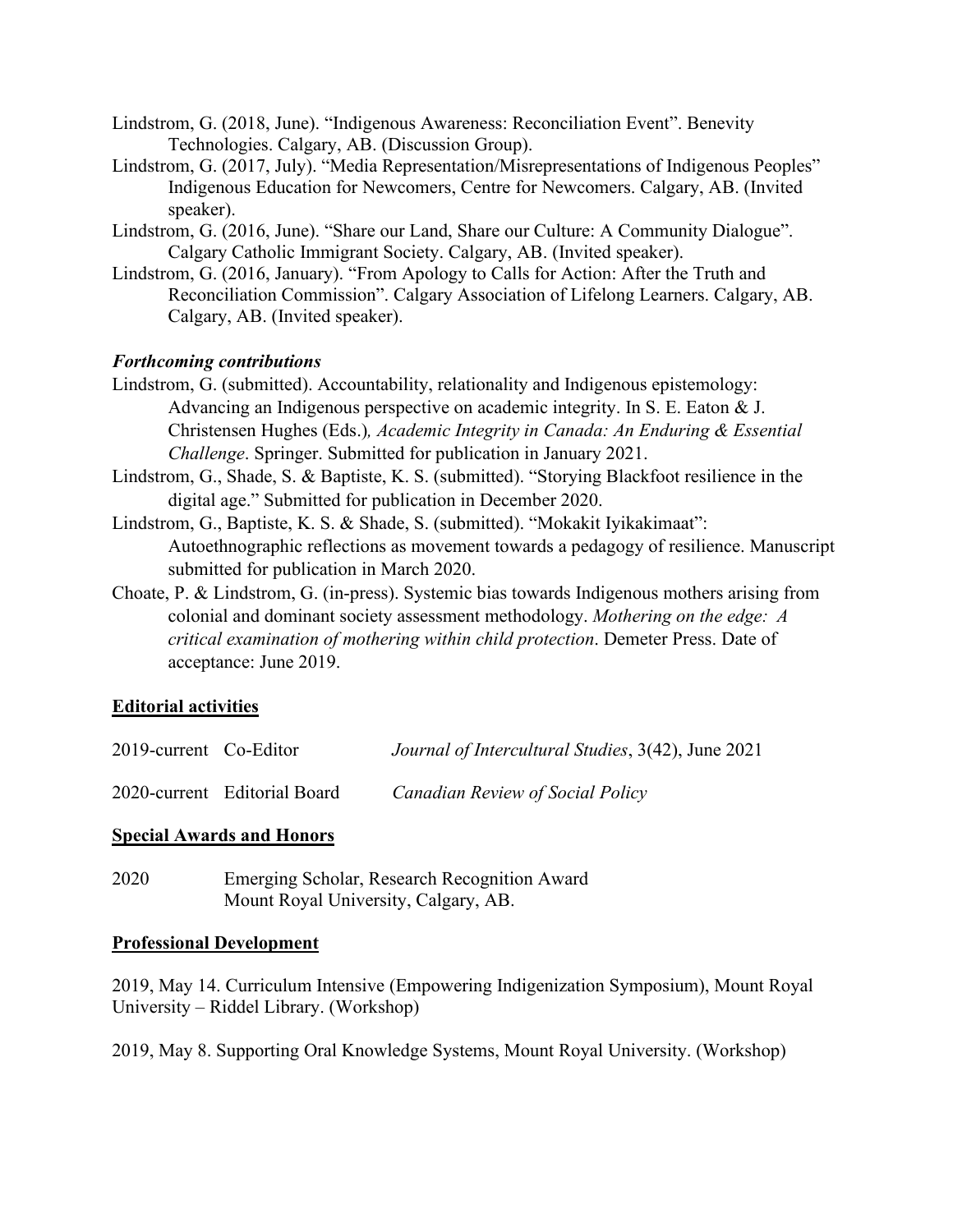2019, April 12. Faculty Learning Community on Transformative Learning, Academic Development Centre, MRU. (Type: Learning Community)

2019, February 22. Host Indspire Indigenous students and deliver mini-lecture on INST minor, Mount Royal University - OAI Initiative. (Volunteer)

2019, February 15. Faculty Learning Community on Transformative Learning, Academic Development Centre, MRU. (Learning Community)

2019, January 16. Unpacking unconscious bias, Mount Royal University. (Workshop)

2019, January 11. Relationships Matter: Grounding Experience, University of Calgary, Werklund School of Education. (Learning Community)

2018, August 29. Decolonizing the Syllabus, Mount Royal University. (Workshop)

2018, September 27. Speakeasy - Creativity: Indigenous Approaches, University of Calgary, College of Discovery, Creativity and Innovation. (Workshop Series)

2018-2019. Faculty Learning Community on Transformative Learning, Academic Development Centre, MRU. (Learning Community)

2018, October 15. Indigenous Knowledge Public Lecture Series: Shawn Wilson, University of Calgary, ii' taa'poh'to'p. (Workshop Series)

2018, October 25. Dr. Raven Sinclair Presents at Mount Royal University, Mount Royal University. (Workshop)

# **Grants**

| Year    | Grant                          | <b>Funding Organization</b> | Role         | Amount      |
|---------|--------------------------------|-----------------------------|--------------|-------------|
| Awarded |                                |                             |              |             |
| 2020    | Alberta NEIHR                  | Canada Institute of         | $Co-$        | \$3,500,000 |
|         | <b>Operating Grant</b>         | Health Research             | Investigator |             |
| 2019    | <b>Internal Research Grant</b> | Office of Scholarship       | $Co-$        | \$10,000    |
|         | Fund                           | and Community               | Investigator |             |
|         |                                | Engagement, Mount           |              |             |
|         |                                | Royal University            |              |             |
| 2019    | Humanities Innovation          | Faculty of Arts, Mount      | $Co-$        | \$500       |
|         | Fund                           | Royal University            | Applicant    |             |
| 2019    | <b>Internal Research Grant</b> | Office of Scholarship       | $Co-$        | \$10,000    |
|         | Fund                           | and Community               | Investigator |             |
|         |                                | Engagement, Mount           |              |             |
|         |                                | Royal University            |              |             |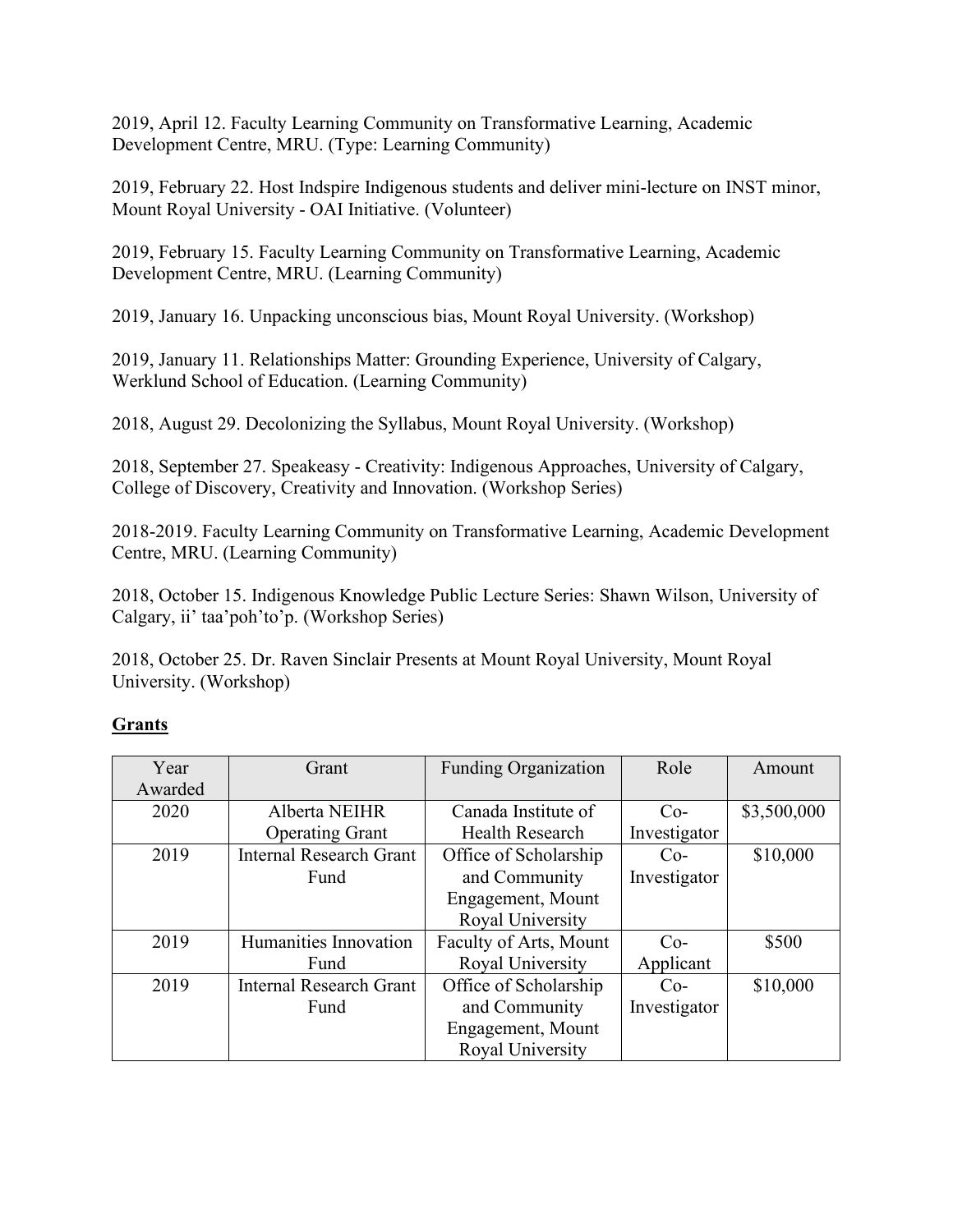| 2019 | <b>Insight Development</b> | Social Sciences and   | Principal    | \$73,186    |
|------|----------------------------|-----------------------|--------------|-------------|
|      | Grant                      | Humanities Research   | Investigator |             |
|      |                            | Council               |              |             |
| 2019 | Partnership Grant          | Social Sciences and   | $Co-$        | \$2,500,000 |
|      |                            | Humanities Research   | Investigator |             |
|      |                            | Council               |              |             |
| 2019 | Indigenizing               | Office of Academic    | Applicant    | \$2000      |
|      | curriculum and             | Indigenization, Mount |              |             |
|      | pedagogy                   | Royal University      |              |             |
| 2019 | <b>Innovation Funding</b>  | Office of Scholarship | $Co-$        | \$10,000    |
|      |                            | and Community         | Investigator |             |
|      |                            | Engagement, Mount     |              |             |
|      |                            | Royal University      |              |             |
| 2018 | Curriculum                 | Academic              | $Co-$        | \$7,000     |
|      | Development Grant          | Development Centre,   | applicant    |             |
|      |                            | Mount Royal           |              |             |
|      |                            | University            |              |             |

# **Scholarship Awards**

| Year Awarded | Scholarship                 | <b>Funding Organization</b> | Amount   |
|--------------|-----------------------------|-----------------------------|----------|
| 2017-2018    | Indigenous Graduate         | Alberta Education           | \$15,000 |
|              | Scholarship                 |                             |          |
| 2017-2018    | <b>Werklund Doctoral</b>    | Graduate Programs in        | \$10,000 |
|              | Scholarship                 | Education, University of    |          |
|              |                             | Calgary                     |          |
| 2017-2018    | Queen Elizabeth II Graduate | Alberta Education           | \$15,000 |
|              | Scholarship                 |                             |          |
| 2017         | Graduate Programs in        | Graduate Programs in        | \$1000   |
|              | <b>Education Scholarly</b>  | Education, University of    |          |
|              | <b>Engagement Award</b>     | Calgary                     |          |
| 2016-2017    | Indigenous Graduate         | Alberta Education           | \$15,000 |
|              | Scholarship                 |                             |          |
| 2016-2017    | Queen Elizabeth II Graduate | Alberta Education           | \$15,000 |
|              | Scholarship                 |                             |          |
| 2015-2016    | Indigenous Graduate         | Alberta Education           | \$15,000 |
|              | Scholarship                 |                             |          |
| 2015-2016    | University of Calgary's     | Graduate Programs in        | \$5000   |
|              | Graduate Programs in        | Education, University of    |          |
|              | <b>Education Engagement</b> | Calgary                     |          |
|              | Scholarship                 |                             |          |
| 2015         | Engaging in Scholarly       | Graduate Programs in        | \$1300   |
|              | Scholarship                 | Education, University of    |          |
|              |                             | Calgary                     |          |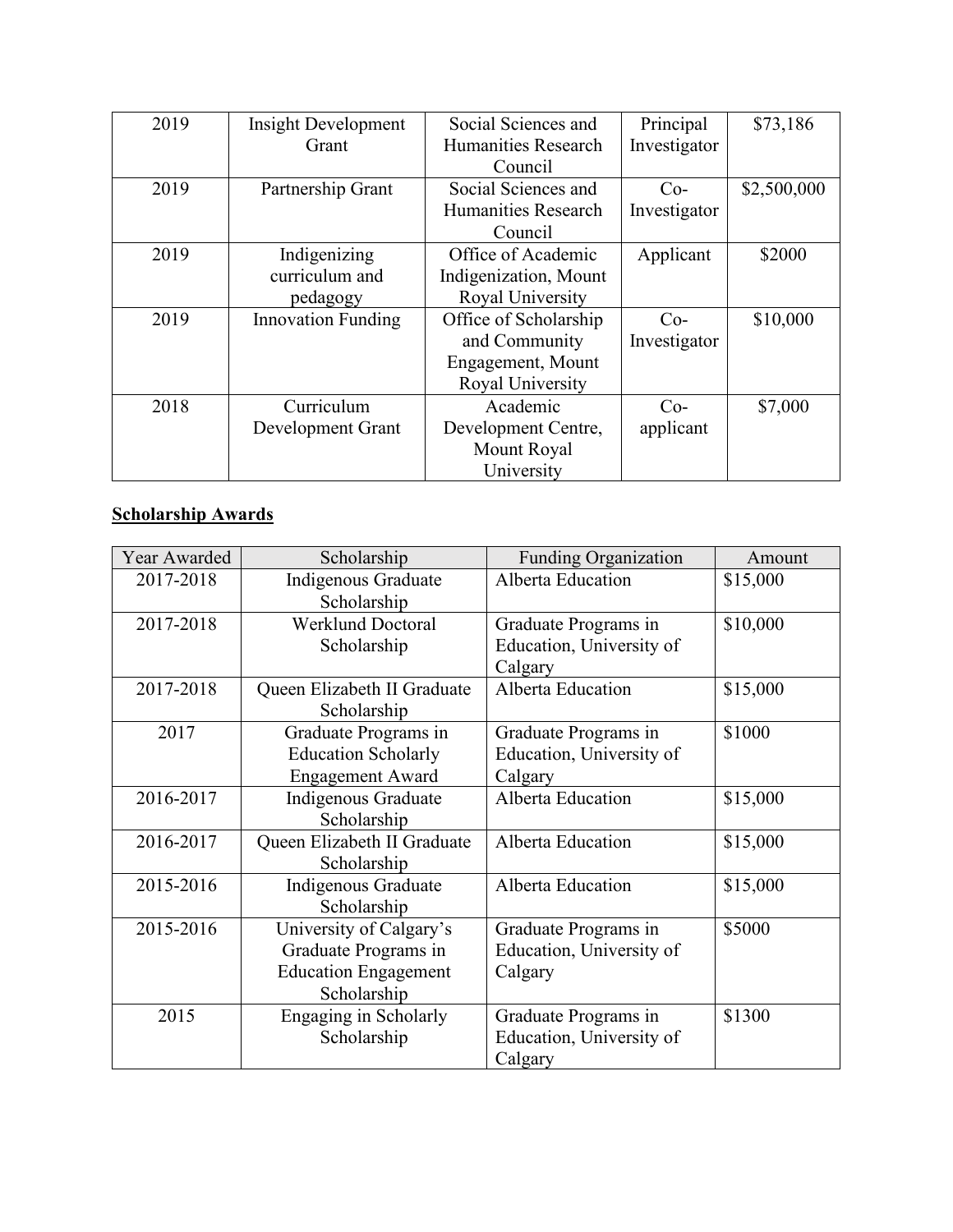| 2015      | <b>Building Brighter Futures</b> | Indepire Indigenous         | \$1000   |
|-----------|----------------------------------|-----------------------------|----------|
|           |                                  | <b>Education Awards and</b> |          |
|           |                                  | Scholarships                |          |
| 2010      | Alberta Education Heritage       | Alberta Advanced            | \$3000   |
|           | Scholarship                      | Education                   |          |
| 2009-2010 | Joseph-Armand Bombardier         | The Social Sciences and     | \$17,500 |
|           | Canada Graduate Scholarship      | Humanities Research         |          |
|           | Master's                         | Council                     |          |

# **Employment**

# **Employment History:**

| $2021 -$ Present | <b>Educational Development Consultant</b> – Taylor Institute for Teaching<br>and Learning, University of Calgary<br>Calgary, AB.                                          |
|------------------|---------------------------------------------------------------------------------------------------------------------------------------------------------------------------|
| $2017 - 2020$    | <b>Assistant Professor</b> , Indigenous Studies - Mount Royal University,<br>Calgary, AB.                                                                                 |
| $2011 -$ Present | <b>Independent Consultant/Contractor - Weasel Head Consulting</b><br>Calgary, AB.                                                                                         |
| $2016 - 2017$    | Consultant - SAIT Polytechnic, Campus Life Initiatives,<br>Calgary, AB.                                                                                                   |
| $2015 - 2017$    | Sessional Instructor – Werklund School of Education, Faculty of Arts,<br>University of Calgary<br>Calgary, AB.                                                            |
| $2014 - 2017$    | Research/Graduate Assistant - Werklund School of Education, Faculty<br>of Social Work, Taylor Institute for Teaching & Learning, University of<br>Calgary<br>Calgary, AB. |
| $2015 - 2017$    | <b>Research Assistant</b> – Faculty of Social Work, Mount Royal University<br>Calgary, AB.                                                                                |
| $2014 - 2015$    | Sessional Instructor/Subject Matter Expert - MacPhail School of<br>Energy, Communications Studies, SAIT Polytechnic<br>Calgary, AB.                                       |
| $2012 - 2014$    | Coordinator - Chinook Lodge Aboriginal Resource Centre, SAIT<br>Polytechnic<br>Calgary, AB.                                                                               |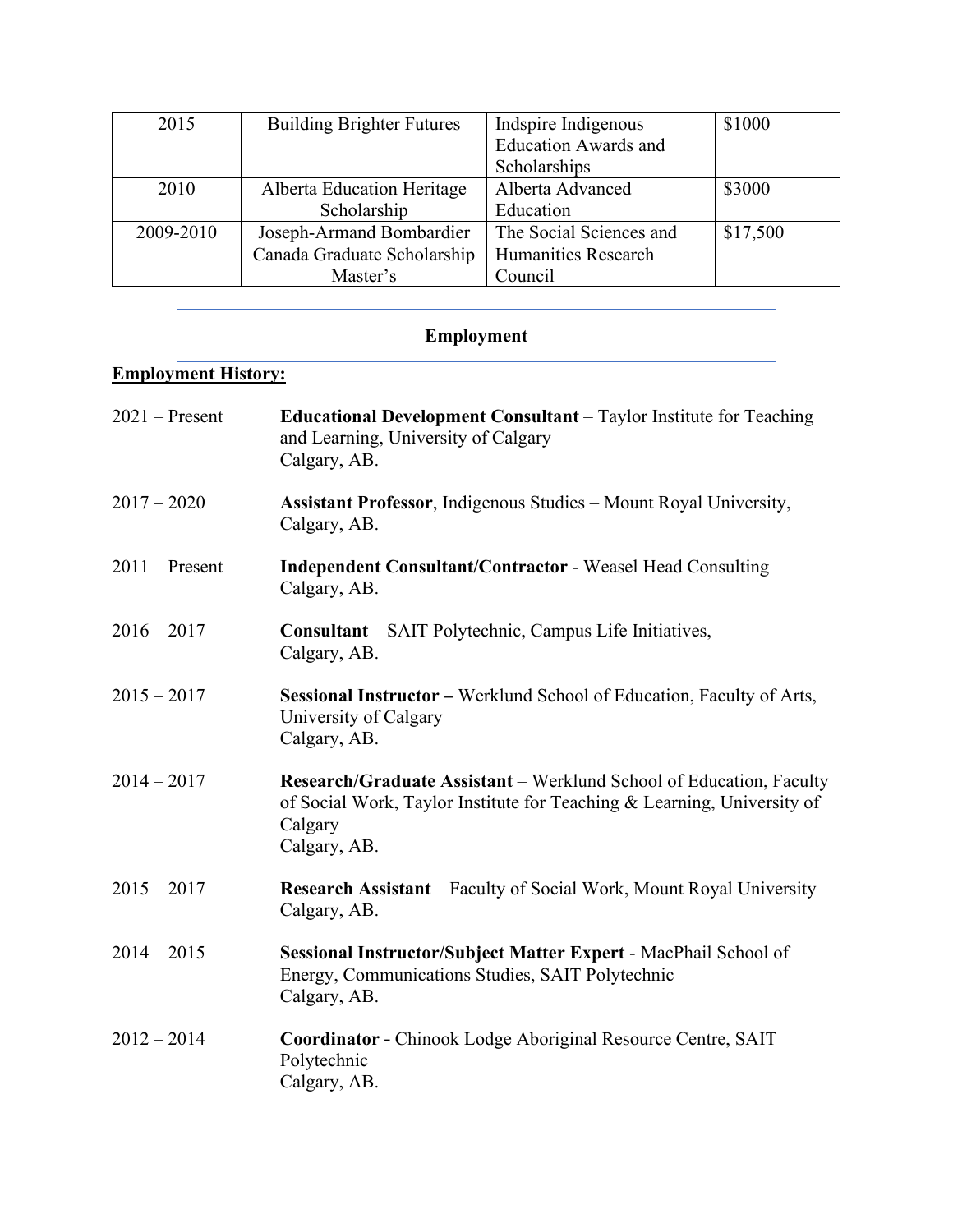| 2012          | <b>Program Development Associate - Hull Services</b><br>Calgary, AB.                                                                 |
|---------------|--------------------------------------------------------------------------------------------------------------------------------------|
| 2012          | <b>Aboriginal Outreach Worker/School Support - Calgary Catholic</b><br><b>Family Services</b><br>Calgary, AB.                        |
| $2010 - 2012$ | Learning Facilitator/Career/Employment Coach - JanPat Management<br>Organization, Inc.<br>Calgary, AB.                               |
| $2008 - 2010$ | Teacher Assistant - University of Lethbridge<br>Lethbridge, AB.                                                                      |
| $2008 - 2009$ | <b>Research Assistant</b> – Faculty of Education, University of Lethbridge<br>Lethbridge, AB.                                        |
| 2008          | <b>Research Assistant - Faculty of Management – First Nations Governance</b><br>Program, University of Lethbridge<br>Lethbridge, AB. |

# **Teaching: 2014 - 2020**

| <b>Course Number</b> | Institution | Course Title                      | Date        |
|----------------------|-------------|-----------------------------------|-------------|
| <b>INST 2730.01</b>  | Mount Royal | Topics in Indigenous Studies:     | Winter 2020 |
|                      | University  | Indigenous Research Ethics and    |             |
|                      |             | Protocols                         |             |
| <b>INST 1101.01</b>  | Mount Royal | Intro. to Indigenous Studies:     | Winter 2020 |
|                      | University  | <b>Canadian Perspectives</b>      |             |
| <b>INST 1111.01</b>  | Mount Royal | Intro. to Indigenous Studies:     | Winter 2020 |
|                      | University  | <b>International Perspectives</b> |             |
| <b>INST 2730.01</b>  | Mount Royal | Topics in Indigenous Studies:     | Fall 2019   |
|                      | University  | Indigenous Research Ethics and    |             |
|                      |             | Protocols                         |             |
| <b>INST 1101.01</b>  | Mount Royal | Intro. to Indigenous Studies:     | Fall 2019   |
|                      | University  | <b>Canadian Perspectives</b>      |             |
| <b>INST 2730.01</b>  | Mount Royal | Topics in Indigenous Studies:     | Winter 2019 |
|                      | University  | Indigenous Research Ethics and    |             |
|                      |             | Protocols                         |             |
| <b>INST 1111.01</b>  | Mount Royal | Intro. to Indigenous Studies:     | Winter 2019 |
|                      | University  | <b>International Perspectives</b> |             |
| <b>INST 1101.01</b>  | Mount Royal | Intro. to Indigenous Studies:     | Winter 2019 |
|                      | University  | <b>Canadian Perspectives</b>      |             |
| <b>INST 2730.01</b>  | Mount Royal | Topics in Indigenous Studies:     | Fall 2018   |
|                      | University  | Indigenous Research Ethics and    |             |
|                      |             | Protocols                         |             |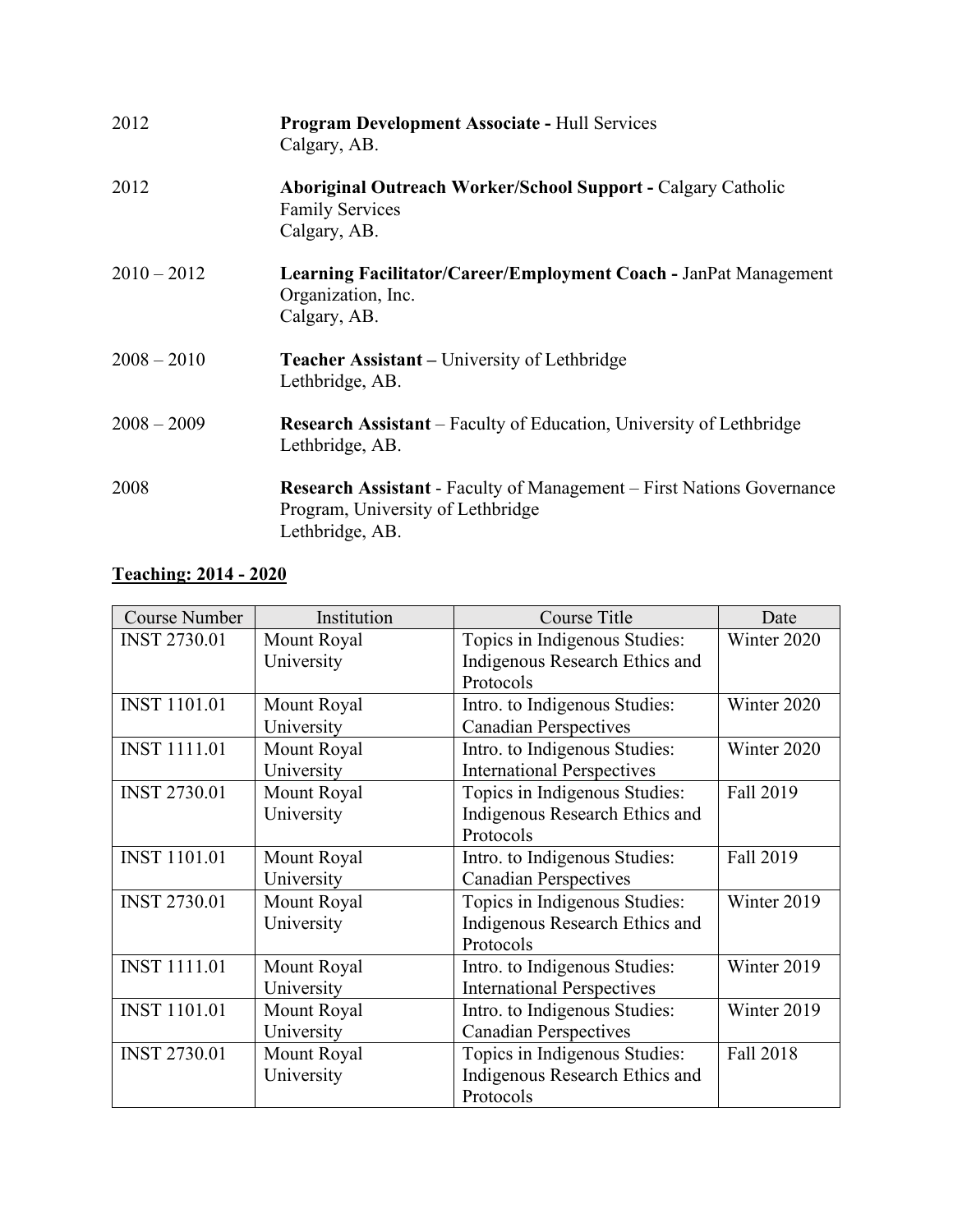| <b>INST 1111.01</b> | Mount Royal             | Intro. to Indigenous Studies:     | Fall 2018   |
|---------------------|-------------------------|-----------------------------------|-------------|
|                     | University              | <b>International Perspectives</b> |             |
| <b>INST 1101.01</b> | Mount Royal             | Intro. to Indigenous Studies:     | Fall 2018   |
|                     | University              | <b>Canadian Perspectives</b>      |             |
| <b>INST 1101.01</b> | Mount Royal             | Intro. to Indigenous Studies:     | Winter 2018 |
|                     | University              | <b>Canadian Perspectives</b>      |             |
| <b>INST 1101.03</b> | Mount Royal             | Intro. to Indigenous Studies:     | Winter 2018 |
|                     | University              | <b>Canadian Perspectives</b>      |             |
| <b>INST 1111.02</b> | Mount Royal             | Intro. to Indigenous Studies:     | Winter 2018 |
|                     | University              | <b>International Perspectives</b> |             |
| <b>INST 1101.01</b> | Mount Royal             | Intro. to Indigenous Studies:     | Fall 2017   |
|                     | University              | <b>Canadian Perspectives</b>      |             |
| <b>INST 1101.02</b> | Mount Royal             | Intro. to Indigenous Studies:     | Fall 2017   |
|                     | University              | <b>Canadian Perspectives</b>      |             |
| <b>INST 1111.01</b> | Mount Royal             | Intro. to Indigenous Studies:     | Fall 2017   |
|                     | University              | <b>International Perspectives</b> |             |
| <b>INDG 415.01</b>  | University of Calgary   | Indigenous Ethics and Protocols   | Winter 2017 |
| <b>ANTH 2230</b>    | <b>SAIT Polytechnic</b> | <b>Aboriginal Studies</b>         | Fall 2016   |
| <b>EDUC 530.06</b>  | University of Calgary   | First Nations, Metis, Inuit       | Fall 2016   |
|                     |                         | History, Education and Issues     |             |
| <b>EDUC 530.11</b>  | University of Calgary   | First Nations, Metis, Inuit       | Fall 2016   |
|                     |                         | History, Education and Issues     |             |
| <b>INDG 415.01</b>  | University of Calgary   | Indigenous Ethics and Protocol    | Spring 2016 |
| <b>INDG 502.01</b>  | University of Calgary   | Indigenous Studies: Canadian      | Winter 2016 |
|                     |                         | Issues                            |             |
| <b>EDUC 530.05</b>  | University of Calgary   | First Nations, Metis, Inuit       | Fall 2015   |
|                     |                         | History, Education and Issues     |             |
| <b>EDUC 530.09</b>  | University of Calgary   | First Nations, Metis, Inuit       | Fall 2015   |
|                     |                         | History, Education and Issues     |             |
| <b>CSTM 105</b>     | <b>SAIT Polytechnic</b> | <b>Aboriginal Studies</b>         | Fall 2015   |
| <b>INDG 502.01</b>  | University of Calgary   | Indigenous Studies: Canadian      | Spring 2015 |
|                     |                         | Issues                            |             |
| <b>INDG 502.01</b>  | University of Calgary   | Indigenous Studies: Canadian      | Winter 2015 |
|                     |                         | Issues                            |             |
| <b>CSTM 105</b>     | <b>SAIT Polytechnic</b> | <b>Aboriginal Studies</b>         | Fall 2014   |

# **Student Research Assistant Supervision**

2 Undergraduate students

# **Student Supervision**

SOWK 799.67 – Social Work: Anti-Colonial Theory. Fall, 2018. University of Calgary. (Students: 1). (Credits: 3). (Directed Reading)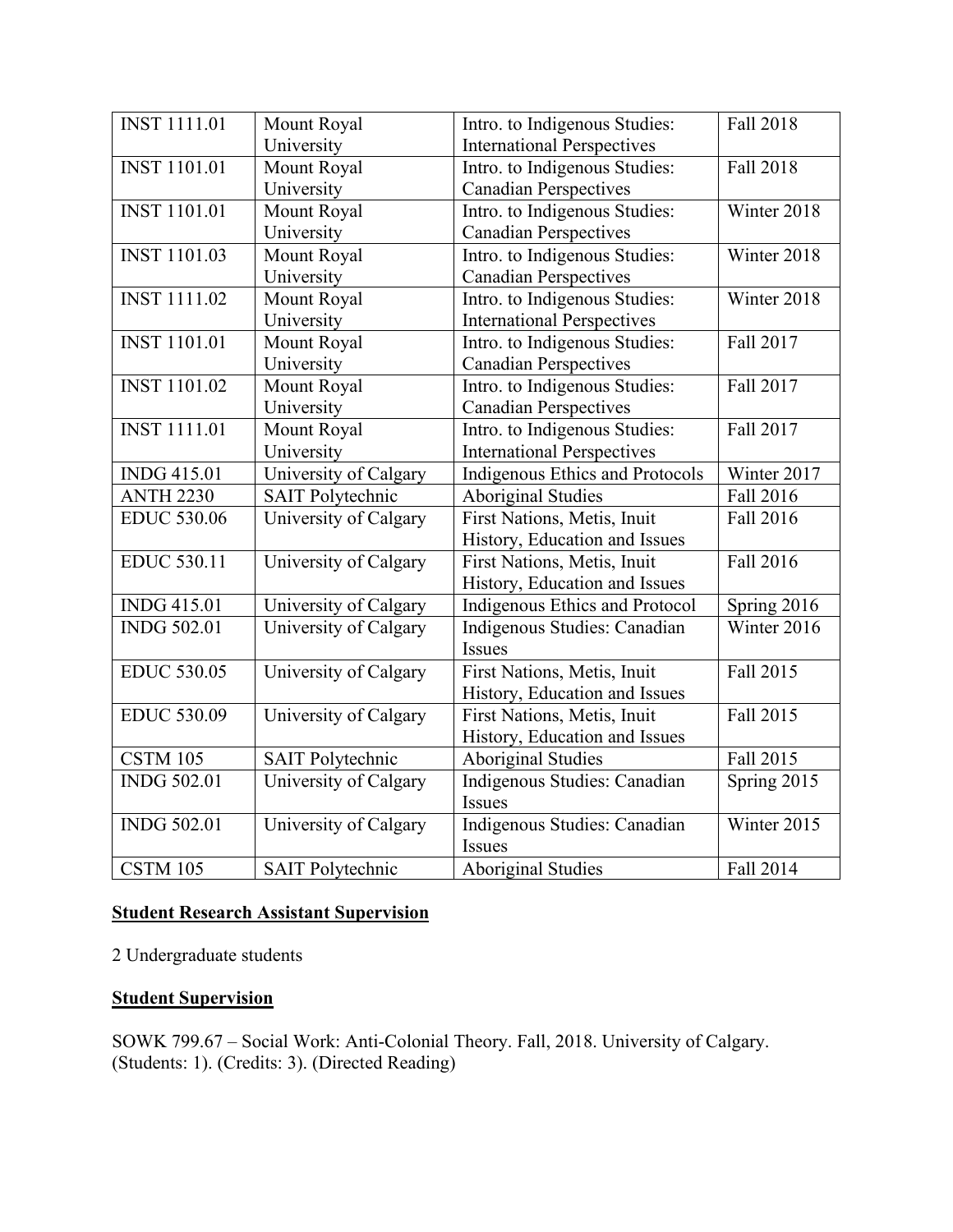# **Community and Professional Service**

# **Committees (2011 – 2019):**

| 2018-<br>Present    | Indigenous Advisory Committee to the Board - United Way, Calgary and Area,<br>Calgary, AB.                                            |
|---------------------|---------------------------------------------------------------------------------------------------------------------------------------|
| 2020                | Human Research Ethics Board, Mount Royal University<br>Calgary, AB.                                                                   |
| $2019-$<br>2020     | Research Committee, Faculty of Arts, Mount Royal University<br>Calgary, AB.                                                           |
| $2019 -$<br>Present | Social Committee, Humanities Department, Mount Royal University<br>Calgary, AB.                                                       |
| 2018-<br>2020       | <b>Board of Directors</b><br>Calgary John Howard Society, Calgary, AB.                                                                |
| $2017 -$<br>2018    | 9th Biennial Prairie Child Welfare Conference, National Conference: The Future<br>of Child Welfare - Prairie Child Welfare Consortium |
| 2017                | Academic Indigenization Advisory Committee, Mount Royal University, Calgary,<br>AB.                                                   |
| $2017 -$<br>2019    | Research Ethics Board, SAIT Polytechnic, Calgary, AB.                                                                                 |
| 2017                | Arts Faculty Diversity Committee, Mount Royal University, Calgary, AB.<br>Chair                                                       |
| 2017                | Indigenization Framework Committee, SAIT Polytechnic, Calgary, AB.<br>Chair                                                           |
| 2016-2017           | Graduate Student Awards Committee, Faculty of Graduate Studies, University of<br>Calgary<br>Calgary, AB.                              |
| 2016-2017           | Steering Committee, Indigenization Strategy, University of Calgary, Calgary, AB.                                                      |
| 2011-2013           | Genesis Centre, 1000 Voice, Aboriginal Constellation Committee – Aspen Family<br>Calgary, AB.                                         |
| $2011 - 2012$       | Aboriginal Standing Committee on Housing and Homeless – Calgary Urban<br>Aboriginal Initiative                                        |